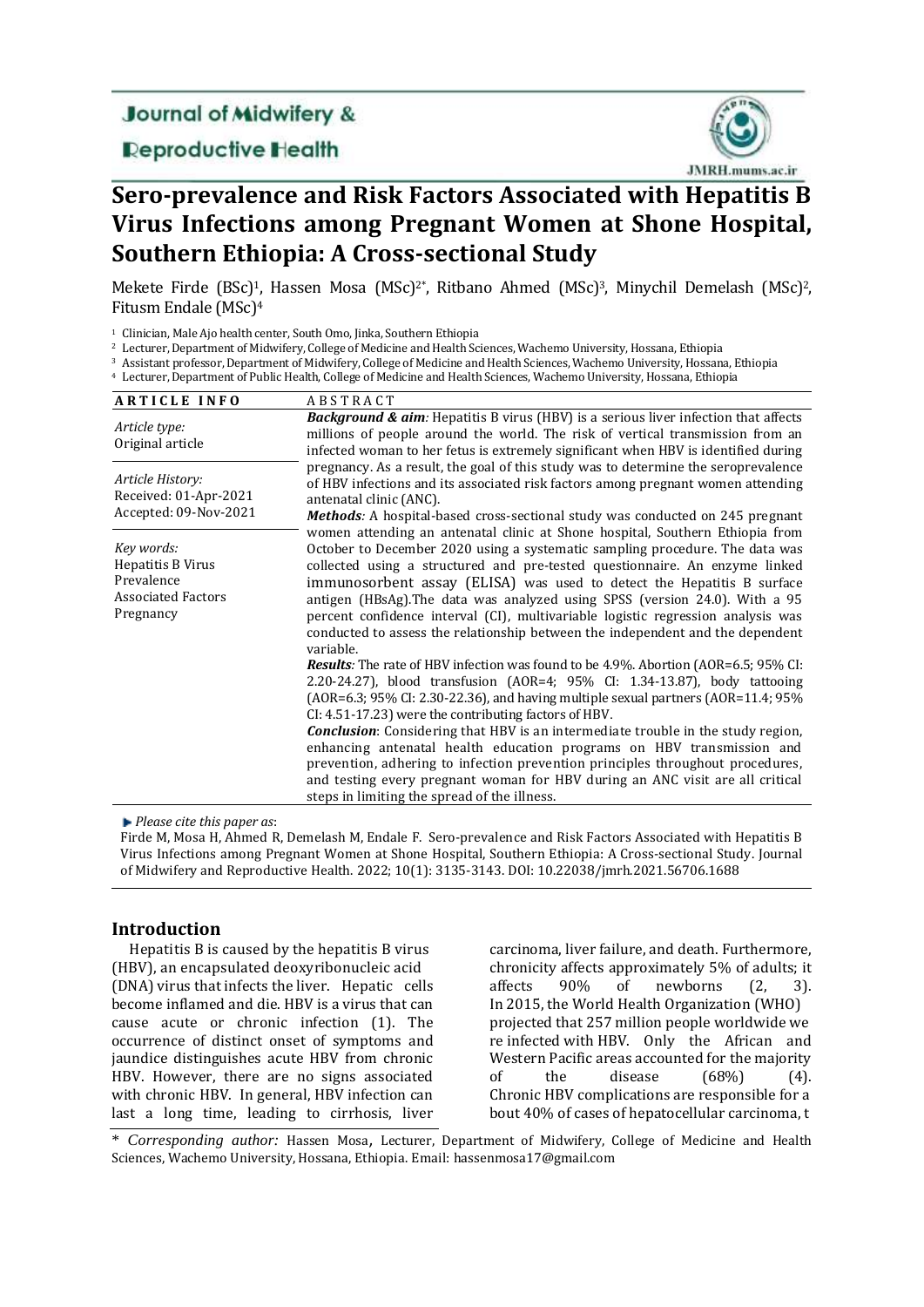he world's second greatest cause of cancerrelated mortality. Furthermore, chronic HBV has a significant human and economic effect (5). Hepatitis acquired during pregnancy can also result in complications for both the mother and the fetus. Acquired fetal and neonatal hepatitis impairs children's emotional and physical development in later life (6).

The infection with HBV is associated with a variety of risk factors. In higher and moderate endemic locations, vertical transmission from in fected mothers to their offspring is the primary mode of infection (7). HBV may also be spread by unprotected sexual contact, infected blood transfusions, unsafe injections, and needle and syringe sharing (8). Many of the problems associated with HBV disease are caused by infections contracted before the age of five years (4). As a result, the prevention of HBV infection focuses on children under the age of five. The accumulated incidence of chronic HBV infection at five years of age was chosen by the United Nations as a predictor of the Sustainable Development Goal target for preventing hepatitis (9). Routine vaccination began in Ethiopia in 1980. However, in most Ethiopian health facilities, infant immunization is not done on a daily basis (10). It is estimated that more than five million Ethiopians suffer from chronic HBV infection (11). However, there is a scarcity of knowledge about HBV infection in Ethiopia, particularly among pregnant mothers. Furthermore, the results of these studies showed an obvious regional disparity. In Addis Ababa and Dire Dawa, for example, the rate of HBV among pregnant women was 2.3 and 8.4 %, respectively (12, 13). Besides, the factors that contribute to HBV infections vary from one area to the other (12-16). Consequently, in order to devise preventive measures, it is imperative to assess the extent and predictors of HBV in a specific geographical setting. As a result, the goal of this study was to determi ne the prevalence of HBV infections and the its associated risk factors among pregnant women attending an antenatal care (ANC) clinic at Shoe Hospital in Southern Ethiopia.

#### **Materials and Methods**

From October to December 2020, a hospitalbased cross sectional study was conducted at the Shone Hospital in Hadiya Zone, Southern

Ethiopia. One primary hospital, one health center and six health posts serve Shone. Shone Hospital is the only hospital in the town of Shone. It is located 332 kilometers from capital Ethiopia, Addis Ababa. The population of the town is 15,526 people. There are 3618 women of reproductive age among this group.

The source population included all pregnant mothers who visited the Shone Hospital's ANC Clinic during the study period. Pregnant women who sited the Shone Hospital's ANC clinic were included in the study population during the study period. However, the study did not include pregnant women who were extremely ill and had been immunized against HBV. The sample size was calculated using a single population proportion formula that took into account a 6% HBV rate from prior studies (17), a 3% margin of error, a 95% confidence interval (CI), and a 5% non-response rate. Finally, the sample size computed was found to be 253. Pregnant women were recruited using a systematic sampling strategy. During the three months preceding the commencement of the trial, 713 pregnant women visited the ANC clinic. The sampling interval of three was calculated by dividing this number by the sample size. As a result, every third woman visiting an ANC clinic was enrolled in the study until the desired sample size was reached within the specified time frame.

The data was collected using a standardized and pre-tested questionnaire. The questionnaire was developed using tools that have previously been used in relevant investigations (12-16). The validity of the questionnaire was examined using appropriate validity criteria (content validity). The data collecting tool was designed to gather information about the study participants' socio-demographic, obstetrics, cultural, and behavioural factors. Four BSc degree midwives and two laboratory technologist were hired to collect the data. For supervision purpose, one MSc midwife was appointed. To verify the consistency of the data, the English version of the questionnaire was first translated into the local language and then back into English by specialists. Before the study period, a pre-test was conducted at the Shone health center on 5% of the sample size. Based on the results of the pre-test, the questionnaire was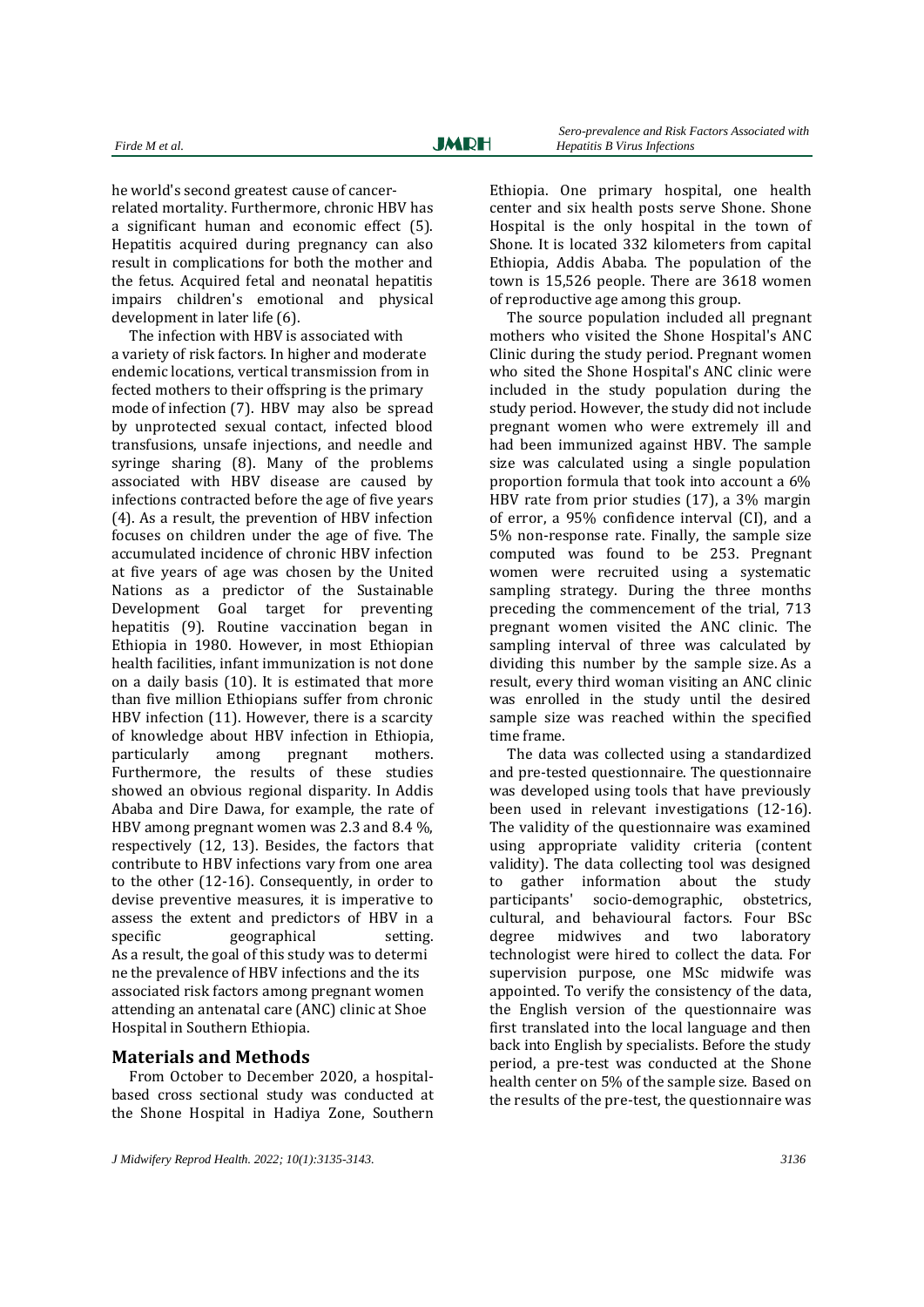amended. A reliability test was undertaken after the pre-test, and the internal reliability (coefficient alpha) of the questionnaire was observed to be 0.89.

The instrument and data collection technique that compose the study's relevance were thoroughly trained for two days by data collectors and supervisors. Also, the data collectors were worked under thorough followup of supervisors. Similarly, at the end of the data collection period, the supervisors and investigators examined the questionnaires for completeness each day. Furthermore, before beginning statistical analysis, the acquired data was thoroughly inputted and validated for its clarity.

Following the interview, an experienced laboratory technologist drew three milliliters of venous blood from each study participant using a plain tube. The blood was then allowed to coagulate at room temperature for 30 minutes as directed by the testing kit's manufacturer (Dialab GmbH,Austria). The tube was centrifuged at 800g for 20 minutes, the serum was unglued, transferred to a cryo-tube, and then stored at -20 C. The samples were transported in a cool box to the Hossana Branch of the Red Cross Society Blood Bank Laboratory in Ethiopia for HBV and pregnant women serological testing. Serological screening was performed on the same day as the mother's admission to prevent pre-analytical issues caused by the serum's frequent freeze-thaw cycles. The Dialab HBsAg enzyme linked immunosorbent assay (ELISA) kit (Dialab GmbH, Austria) was used to screen for HBsAg at the Red Cross Society Blood Bank Laboratory, which was able to differentiate all genotypes and subtypes of the virus. The manufacturer's test kit's normal operating protocols were strictly followed to ensure the quality of the laboratory results. All batches of the ELISA test kit were run with the positive and negative controls.

The statistical package for social sciences (SPSS) was used to enter and evaluate the data (version 24.0). To describe the data, descriptive statistics were used, such as frequency and percentage. The primary outcome was a binary

variable of HBsAg positivity, which was classified as "positive" if subjects tested positive for HBsAg and "negative" if they tested negative for HBsAg. To determine the relationship between explanatory variables and the result variable, bivariate and multivariable variable logistic regression analysis were utilized. To begin, bivariate logistic regression was performed, with variables with a p-value of less than 0.25 being added into multivariable logistic regression. To find independent predictors of the outcome variable and compensate for potential confounders, multivariable logistic regression was used. To determine the strength of the link, odds ratios with 95 percent confidence intervals were calculated. A p-value of less than 0.05 was used to confirm statistical significance. The HosmerLemeshow statistic showed a significant value of 0.89, indicating that the model was a good fit but not statistically significant. The Wachemo University College of Medicine and Health Science Research and Ethical Review Committee (RERC/0145/2020, Date: 06/09/2020) granted ethical approval. In addition, the Shone Hospital Administration gave their consent. Furthermore, prior to the interview and blood collection, all research participants signed a written informed consent form. The information gathered and the results of laboratory tests were kept under wraps. Individual test results were forwarded to the attending physician for further case management.

## **Results**

## **Socio-demographic description**

This study included a total of 245 pregnant women; resulting in a 100% response rate. The study participants' average age was 28.7 years, with a standard deviation (SD) of 5.08. More than half of the study participants, 161 (65.7%), lived in urban areas, 214 (87.3%) were married, and 191 (78%) were of Hadiya ethnicity. Additionally, 71(29%) of the participants did not have any formal education and 180(73.4%) were housewives. Regarding income, majority of the participants 189 (77.1) have earned a monthly income ≥ 2000 Ethiopian birr (Table 1).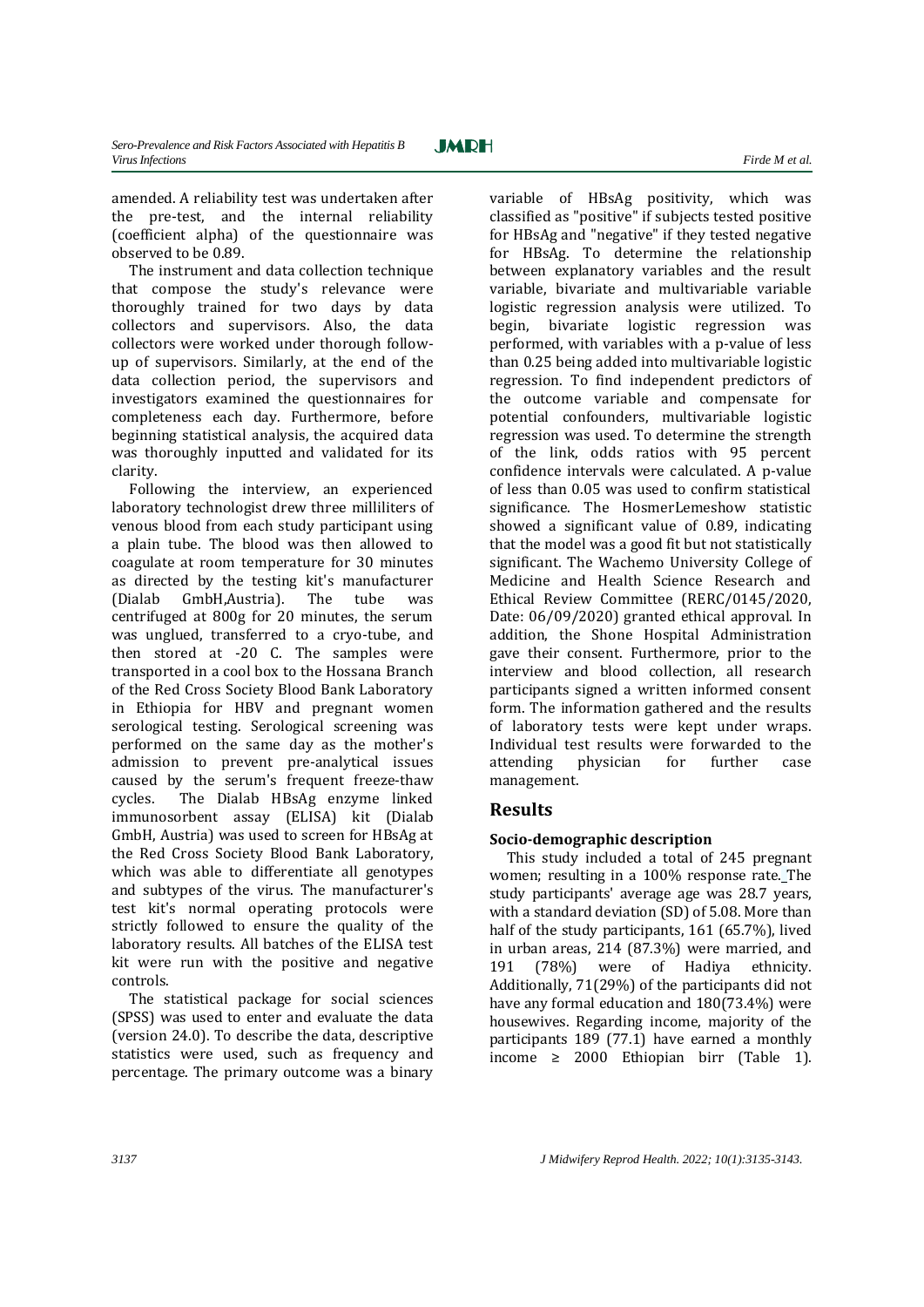**JMRH** 

| <b>Variables</b>                           | Frequency (%) |  |  |
|--------------------------------------------|---------------|--|--|
| Age in years                               |               |  |  |
| <20                                        | 26(10.6)      |  |  |
| 20-34                                      | 162(66.1)     |  |  |
| $\geq 35$                                  | 57(23.3)      |  |  |
| Residence                                  |               |  |  |
| Urban                                      | 161(65.7)     |  |  |
| Rural                                      | 84(34.3)      |  |  |
| <b>Marital status</b>                      |               |  |  |
| Married                                    | 214(87.3)     |  |  |
| Unmarried                                  | 31(12.7)      |  |  |
| <b>Educational status</b>                  |               |  |  |
| Have no formal education                   | 71(29)        |  |  |
| Primary education                          | 70(28.6)      |  |  |
| Secondary education                        | 53(21.6)      |  |  |
| College and above                          | 51(20.8)      |  |  |
| <b>Occupation</b>                          |               |  |  |
| Housewives                                 | 180(73.4)     |  |  |
| Government employed                        | 13(5.3)       |  |  |
| Daily labourers                            | 18(7.4)       |  |  |
| Farmer                                     | 23(9.4)       |  |  |
| Others <sup>a</sup>                        | 11(4.5)       |  |  |
| Ethnicity                                  |               |  |  |
| Hadiya                                     | 191(78)       |  |  |
| Kambata                                    | 30(12.3)      |  |  |
| Silte                                      | 7(2.9)        |  |  |
| Gurage                                     | 9(3.6)        |  |  |
| Amhara                                     | 8(3.2)        |  |  |
| <b>Parity</b>                              |               |  |  |
| Nullipara                                  | 40(16.3)      |  |  |
| Primipara                                  | 94(38.4)      |  |  |
| Multipara                                  | 111(45.3)     |  |  |
| Average household income in Ethiopian birr |               |  |  |
| 2000                                       | 56(22.9)      |  |  |
| $\geq 2000$                                | 189(77.1)     |  |  |

**Table 1.** Sociodemographic characteristics of mothers at Shone Hospital, 2020

<sup>a</sup>= others include: self-employed and student

#### **Sero-prevalence and behavioural related characteristics**

The overall prevalence of HBV was observed to be 4.9% (12/245). The other cultural and behavioural characteristics of the respondents are presented in (Table 2).

**Factors associated with HBV Infection** The bivariable logistic regression study revealed that having several sexual partners, history of blood transfusion, tattooing, and surgical operation were all substantially linked factors of HBV with a p-value of less than 0.25. In a multivariate logistic regression study, however,

only history of abortion, numerous sexual partners, blood transfusion, and tattooing were found to be substantially linked with HBV at a pvalue of 0.05.

Pregnant women with a history of abortion had a 6.5 times higher chance of contracting HBV infect ion than pregnant women without a history of abo rtion (AOR= 6.5; 95% CI: 2.2-24.27).

Similarly, pregnant women who had many se xual partners had a 11.4 times higher risk of con tracting HBV than pregnant women who had ne ver had multiple sexual partners (AOR=11.4; 95% CI: 4.51-17.23).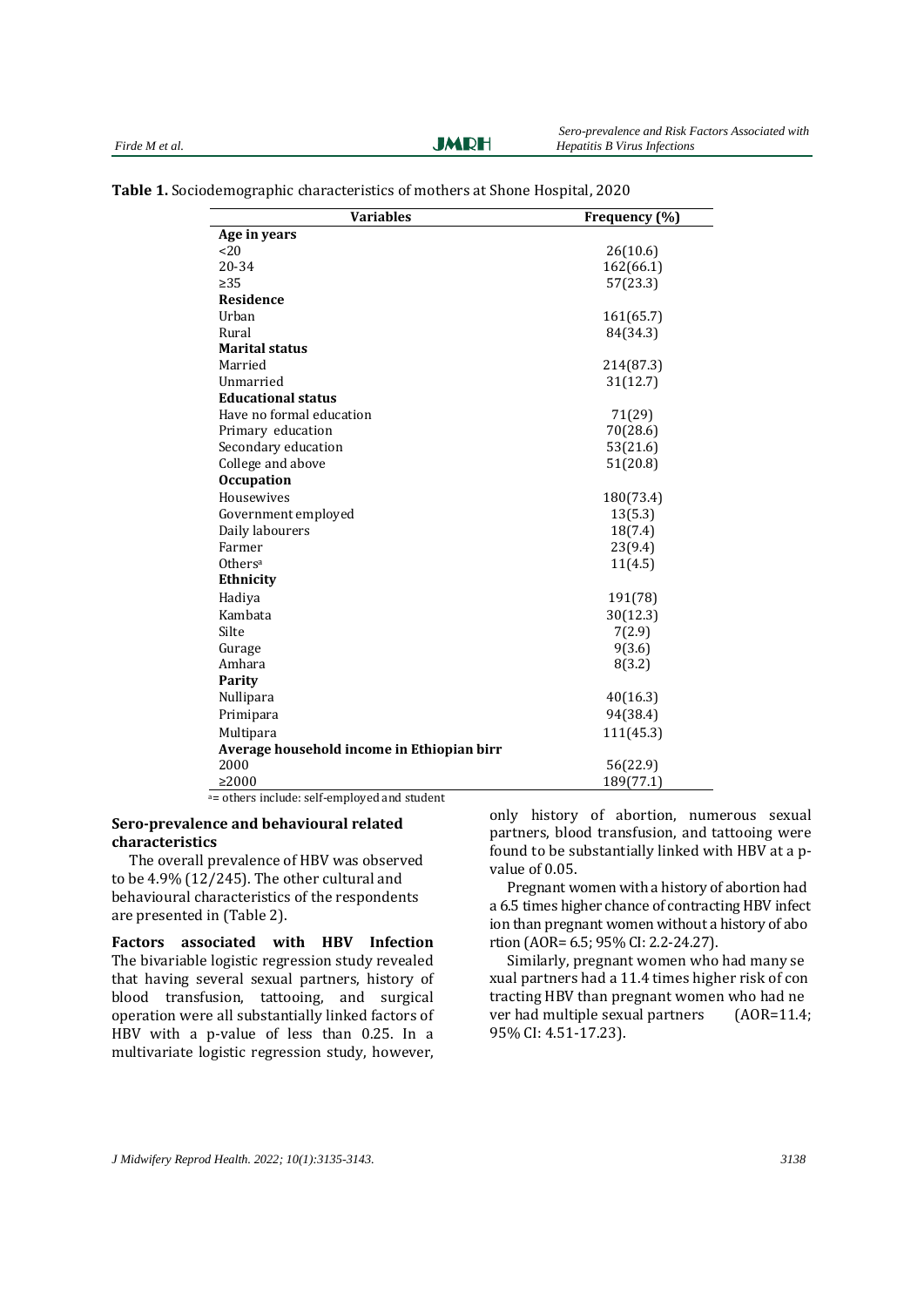$\overline{a}$ 



| <b>Variables</b>               | Frequency (%) |
|--------------------------------|---------------|
| <b>Abortion history</b>        |               |
| Yes                            | 32(13.1)      |
| No                             | 213(86.9)     |
| <b>Sharing of needle</b>       |               |
| Yes                            | 3(1.2)        |
| N <sub>0</sub>                 | 242(98.8)     |
| <b>Multiple sexual partner</b> |               |
| Yes                            | 29(11.8)      |
| N <sub>0</sub>                 | 216(88.2)     |
| <b>HIV</b> status              |               |
| Positive                       | 12(4.9)       |
| Negative                       | 233(95.1)     |
| <b>Tattooing</b>               |               |
| Yes                            | 30(12.2)      |
| N <sub>0</sub>                 | 215(87.8)     |
| Nose piercing                  |               |
| Yes                            | 31(12.7)      |
| N <sub>0</sub>                 | 214(87.3)     |
| Uviloctomy/tonsillectomy       |               |
| Yes                            | 45(18.4)      |
| N <sub>0</sub>                 | 200(81.6)     |
| <b>Surgical procedure</b>      |               |
| Yes                            | 43(17.6)      |
| N <sub>0</sub>                 | 202(82.4)     |
| <b>Blood transfusion</b>       |               |
| Yes                            | 35(14.3)      |
| No                             | 210(85.7)     |
| <b>Status of mothers HBV</b>   |               |
| Yes                            | 12(4.9)       |
| No                             | 233(95.1)     |

**Table 2.** Prevalence of HBV, behavioural and cultural related characteristics of mothers Shone Hospital, 2020

**Table 3.** Associated factors of HBV among pregnant women attending ANC at Shone Hospital, 2020.

| <b>Variables</b>           | <b>HBV</b> |                |                     | <b>AOR(95%CI)</b>     |
|----------------------------|------------|----------------|---------------------|-----------------------|
|                            | <b>Yes</b> | N <sub>0</sub> | <b>COR(95% CI)</b>  |                       |
| <b>History of abortion</b> |            |                |                     |                       |
| Yes                        | 12         | 20             | $7(2.29-26.50)$ *   | $6.5(2.20-24.27)$ **  |
| No                         | 17         | 196            | Reference           | Reference             |
| Multiple sexual partner    |            |                |                     |                       |
| Yes                        | 8          | 20             | 12(6.91-22.21)*     | $11.4(4.51-17.23)$ ** |
| N <sub>0</sub>             | 7          | 210            | Reference           | Reference             |
| <b>Tattooing</b>           |            |                |                     |                       |
| Yes                        | 10         | 20             | $6.7(2.90-29.14)$ * | $6.3(2.30-22.36)$ **  |
| N <sub>0</sub>             | 15         | 200            | Reference           | Reference             |
| <b>Blood transfusion</b>   |            |                |                     |                       |
| Yes                        | 5          | 33             | $4.3(2.29-14.45)^*$ | $4(1.34-13.87)$ **    |
| No                         | 7          | 200            | Reference           | Reference             |
| Surgical procedure         |            |                |                     |                       |
| Yes                        | 8          | 30             | $1.7(1.29-10.23)^*$ | $1.2(0.8-7.76)$       |
| No                         | 27         | 180            | Reference           | Reference             |

<sup>∗</sup> P ≤ 0.25, ∗∗p < 0.05, COR: Crude odds ratio, AOR: Adjusted odds ratio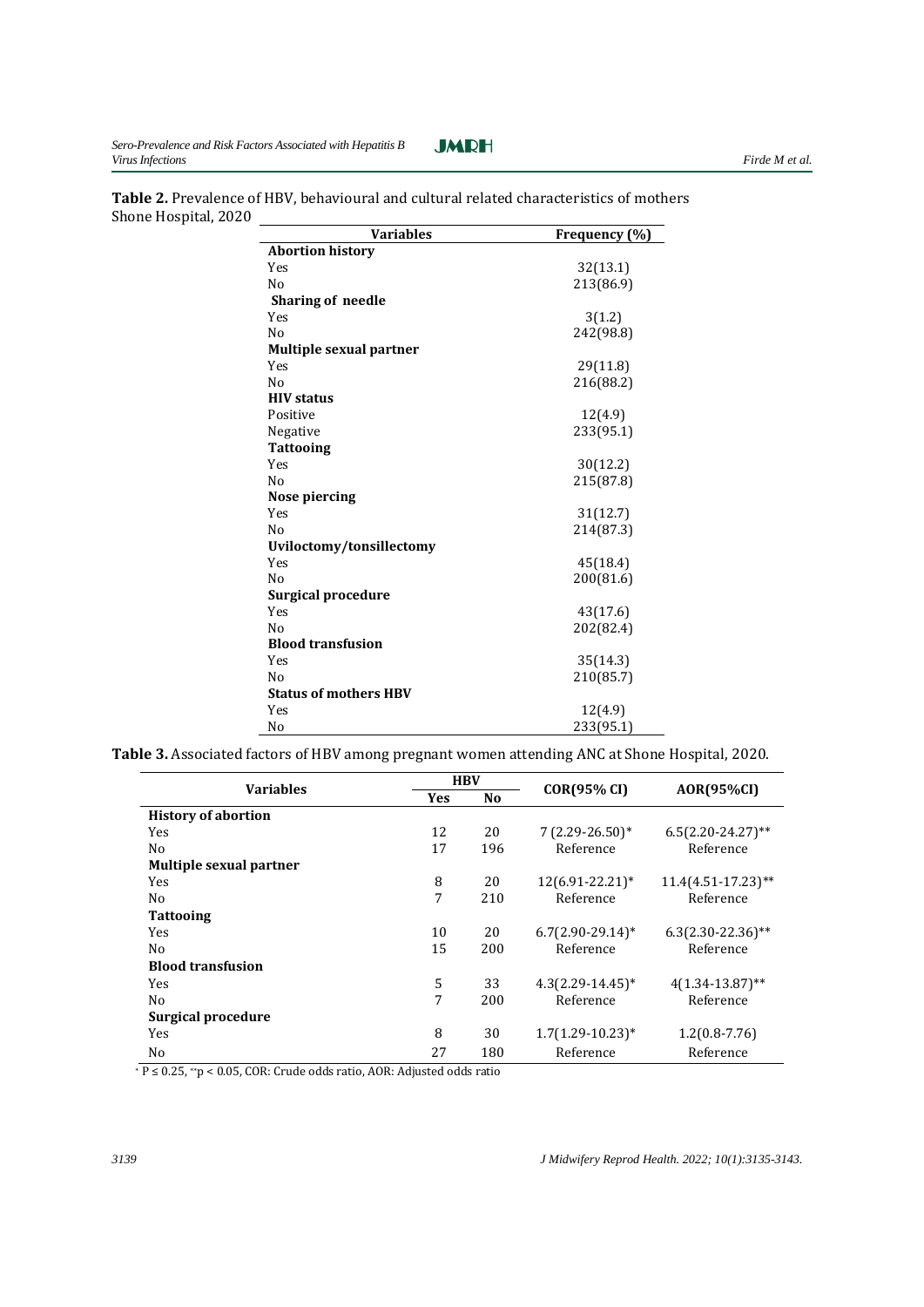In addition, pregnant women who had previously received blood transfusions were four times more likely to contract HBV than those who had never received blood transfusions (AOR=4; 95% CI:1.34-13.87).

Furthermore, pregnant women with a history of tattooing on any area of their body were more likely to contract HBV (AOR=6.3; 95% CI: 2.30- 22.36) (Table 3).

#### **Discussion**

The sero-prevalence of HBsAg was 4.9% among pregnant women attending ANC, according to the findings of this study. According to WHO criteria, endemicity of HBV infection is divided into three categories: low (2%), moderate (2% to 7%), and high (8%) (1).

In this study, the result indicated intermediate endemicity area. This result is analogous with studies carried out in Felegehiwot referral hospital, Attat hospital, Arba Minch and Dessie referral hospital which were 4.7, 4.5, 4.3 and 4.9%, respectively (16- 19). This resemblance may be attributed to the similarity of sociodemographic characteristics and HBsAg infection screening techniques. However, this figure is greater than observed in studies undertaken in Ghandi, and Bahir Dar city, which were 2.3 and 3.8%, respectively (12, 20). Conversely, this research found a lesser rate of HBV in comparison to research conducted in Dire Dawa, Gambela hospital, Hawassa referral hospital, Deder hospital which were 8.4, 7.9, 7.8 and 6.9%, respectively (13, 15, 21, 22). The discrepancy might be differences in methods used to screen HBV, socio cultural and behavioural practices.

Furthermore, when compared to studies conducted in other countries such as Nigeria, Ghana, Uganda, and Mali, which revealed prevalence rates of 12, 10.6, 11.8, and 8%, respectively, this study indicated a reduced prevalence of HBV (23-26). Differences in sampling procedure, topographical variance, cultural and behavioural variables about the potential risk factors of HBV infection, and dissimilarities in the test methodologies use to identify HBV infection could all contribute to the discrepancy. In the UnitedStates, Brazil, Kenya, Saudi Arabia, and Turkey, however, lower rates

of 0.14 to 0.97, 0.9, 1.5, 1.6, and 2.1 percent were found, respectively (27-31).

This discrepancy could be explained by the fact that rich countries have better HBV screening and immunisation than underdeveloped countries.

Multiple sexual partners were found to have a statistically significant link to HBV infection. The reason for this could be that HBV is a bloodborne virus; blood, sperm, and other bodily fluids are the most common sources of infection, and sexual contact is the most common means of transmission. As a result, sexually active women are more likely to have the virus, especially if they have had several sexual partners in the past. This is supported by research from Gambela, Dessie, and Legos Nigeria (15, 19, 32).

Furthermore, having an abortion history was associated with HBV infection in a statistically meaningful way. This could be because of unintended pregnancy is associated with unprotected sexual intercourse which might causes an abortion and rises the possibility of acquiring HBV infection if their partners are infected. This is consistent with studies conducted at Bahir Dar, Deder, Nigeria, and Iran (20, 22, 33, 34).

Body tattooing has also been linked to HBV infection in statistically meaningful ways. The explanation for this could be that tattooing is done in a conventional manner without using any sterilization techniques. As a result, the virus spreads easily from the career to the healthy mother. This finding is consistent with prior research from Addis Ababa, Bahir Dar, and Bamako (Mali) (12, 20, 35). However, this finding contradicts the findings of previous investigations (15, 18).

Blood transfusion history was found to be an independent risk factor for HBV infection. This is explained by the fact that the hepatitis B virus can easily be spread from infected patients through any fluid/mucosal/blood contact. This finding is consistent with research conducted in Felegehiwot, Bahir Dar, Tanzania (16, 20, 36). Other reports from Dessie (19) and Bahrdar (20) were, however, in conflict with the findings of this study. Variations in sample size, study time, and inadequate execution of infection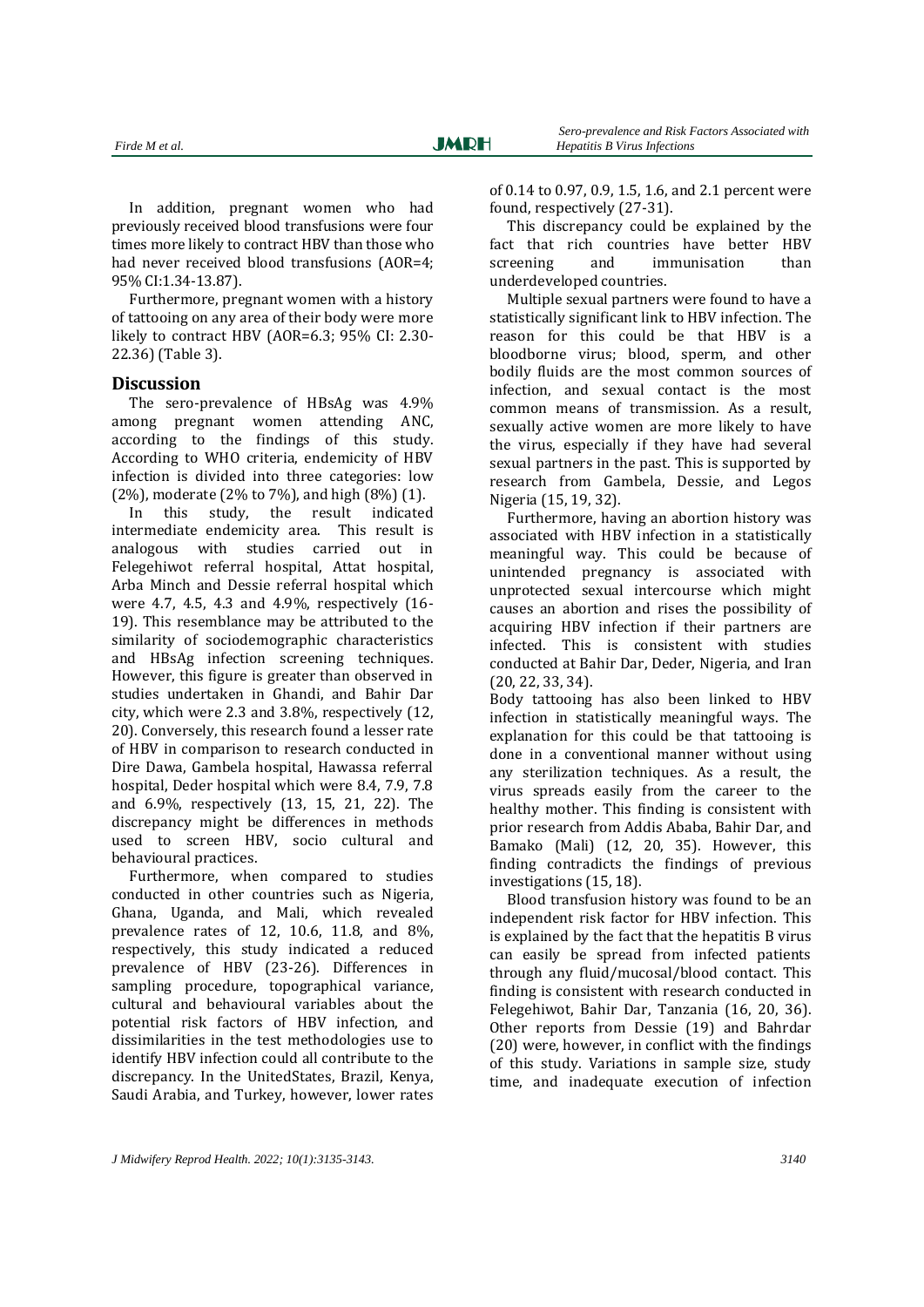prevention programs could explain the

**JMRH** 

disparity. The fact that respondents were registered using the probability sampling technique to maintain the study's representativeness, and that multiple techniques were utilized to maintain the data quality, are among the study'smerits. This research, however, has several drawbacks. Because this study used a cross-sectional methodology, it was difficult to demonstrate causal relationships. The study's additional shortcomings were the use of solely HBsAg markers and the lack of HBeAg and DNA laboratory diagnostic techniques for determining HBV infection.

#### **Conclusion**

Based on WHO categorization criteria, the prevalence of HBV infection was classified as an intermediate endemic in this study. HBV infection was substantially related with multiple sexual partners, abortion history, blood transfusion, and body tattooing. As a result, enhancing antenatal health education programs on HBV transmission and prevention, adhering to infection prevention principles throughout procedures, and testing every pregnant woman for HBV during an ANC visit are all critical steps in limiting the spread of the illness. Advanced diagnostic technologies, such as polymerase chain reactions, should be used in future investigations to help identify occult HBV infection.

## **Acknowledgements**

First and foremost, we are indebted to the Hossana branch of the Ethiopian Red Cross Society of Blood Bank Organization for supporting us with HBV serological screening. We are grateful to the Shone Clinical staff for their assistance during the data collection period. We'd like to thank Wachemo University, as well as study participants, data collectors, and supervisors.

## **Conflicts of interest**

Authors declared no conflicts of interest.

## **References**

1. WHO. Guidelines for the prevention, care and treatment of persons with chronic hepatitis B infection. WHO. 2015; 27:166.

- 
- 2. Bosse T. Infectious Disease Epidemiology Report. Handbook of Epidemiology. 2014: 2041–2119.
- 3. Mauss, Berg, Rockstroh, Sarrazin, Wedemeyer. Hepatology a clinical textbook. 7th ed. Koblenz: Druckerei Heinrich GmbH; 2016.
- 4. Global Hepatitis Report 2017. Geneva: World Health Organization; 2017. Available at: <http://apps.who.int/iris>
- 5. Stanaway JD, Flaxman AD, Naghavi M, Fitzmaurice C, Vos T, Abubakar I, Abu-Raddad LJ, et al. The global burden of viral hepatitis from 1990 to 2013: findings from the Global Burden of Disease Study 2013. Lancet. 2016; 388(10049): 1081–1088.
- 6. Olaitan AO, Zamani LG. Prevalence of hepatitis B virus and hepatitis C virus in ante-natal patients in Gwagwalada-Abuja, Nigeria. Report and Opinion. 2010; 2(7): 48-50.
- 7. World Health Organization. Hepatitis B vaccines Weakly Epidemiolo Rec. 2009; 84: 405-419.
- 8. Stephen A. Hepatitis in pregnancy. Medscape. 2016; 3:435-9.
- 9. World health statistics 2016: monitoring health for the SDGs, sustainable development goals. Geneva: World Health Organization; 2016. Available at: http://apps.who.int/iris/ bit stream/10665/206498/1/9789241565264\_eng
- 10. Federal Democratic Republic of Ethiopia National expanded programme on immunization comprehensive multi-year plan 2011-2015. Addis Ababa: Federal Ministry of Health. 2010; 2:1.
- 11. Stewart RD, Sheffield JS. Hepatitis B Vaccination in Pregnancy in the United States. Department of Obstetrics & Gynaecology, University of Texas South-western Medical Center. 2013: 167-173.
- 12. Schweitzer A, Horn J, Mikolajczyk RT, Krause G, Ott JJ. Estimations of worldwide prevalence of chronic hepatitis B virus infection. A systematic review of data published between 1965 and 2013. Lancet; 2015; 386(10003). Available at: [http://dx.doi.org/10.1016/S0140-6736 \(15\)](http://dx.doi.org/10.1016/S0140-6736%20(15)61 412-X.
- 13. Negesse ZA and Debelo DG Seroprevalence of hepatitis B surface antigen and associated risk factors among pregnant women in Gandhi Memorial Hospital, Addis Ababa. Journal of Public Health Epidemiology. 2019; 11(6): 123- 129. Doi: 10.5897/JPHE2019.1153.
- 14. Mekonnen R, Admasu D, Belete M Sero-Prevalence of Hepatitis B Virus and Associated Factors Among Pregnant Mothers Attending Antenatal Care in Public Health Facilities, Dire Dawa. Journal of Medical Microbiology Diagnosis. 2018; 7(3): 281. Doi:10.4172/2161- 0703.1000281.

*3141 J Midwifery Reprod Health. 2022; 10(1):3135-3143.*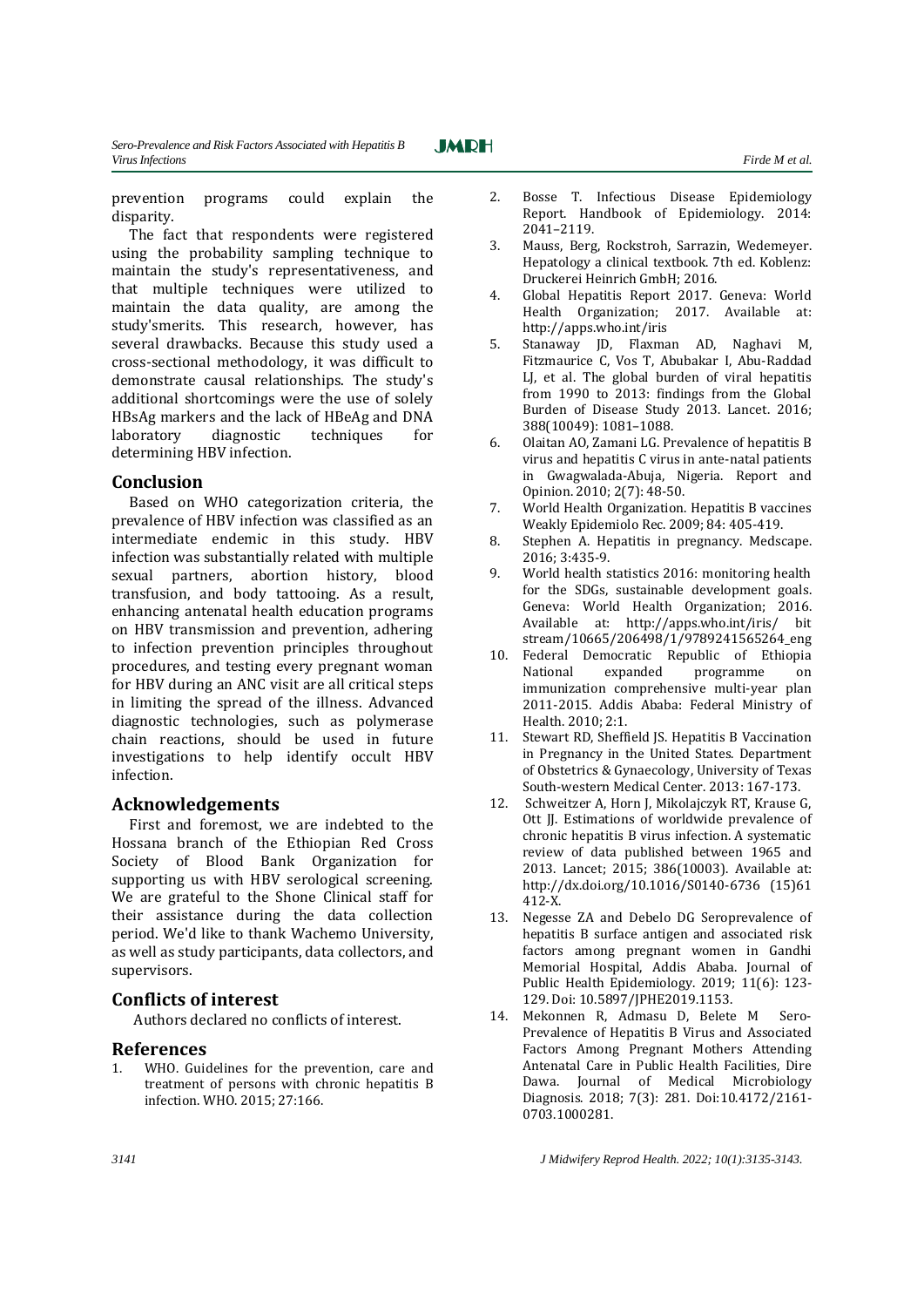- 15. Dabsu R and Ejeta E Seroepidemiology of Hepatitis B and C Virus Infections among Pregnant Women Attending Antenatal Clinic in Selected Health Facilities in East Wollega Zone, West Oromia, Ethiopia Hindawi Bio Medical Research International. 2018. Available at: <https://doi.org/10.1155/2018/4792584.>
- 16. Tanga AT, Misanew Andargie Teshome MA, Hiko D, Fikru C and Gemechu Kejela Jilo GK. Seroprevalence of hepatitis B virus and associated factors among pregnant women in Gambella hospital, South Western Ethiopia: facility based cross-sectional study BMC Infectious Diseases. 2019; 19: 602. Available at: [https: //doi](https://doi.org/10.1186/s12879-019-4220-z) .org [/10.1186/s12879-019-4220-z.](https://doi.org/10.1186/s12879-019-4220-z)
- 17. Molla S, Munshea A, Nibret E. Seroprevalence of hepatitis B surface antigen and anti HCV antibody and its associated risk factors among pregnant women attending maternity ward of Felege Hiwot Referral Hospital, northwest Ethiopia: a cross-sectional study. Virology Journal. 2015; 12(509): 204. Doi: 10.1186/s12985-015-0437-7 PMID: 26626263.
- 18. Bafa TA and Egata AD. Seroepidemiological patterns and predictors of hepatitis B, C and HIV viruses among pregnant women attending antenatal care clinic of Atat Hospital, Southern Ethiopia. SAGE Open Medicine. 2020; 8(1): 1-9. Doi: 10.1 177/205 0312119900870.
- 19. Yohanes T, Zerdo Z, Chufamo N. Seroprevalence and Predictors of Hepatitis B Virus Infection among Pregnant Women Attending Routine Antenatal Care in Arba Minch Hospital, South Ethiopia. Hepatitis Research Treatment. 2016: 9290163. Available at http://dx.doi.org/10. 11 55/2016/9290163
- 20. Seid M, Gelaw B, Assefa A. Sero-prevalence of HBV and HCV infections among pregnant women attending antenatal care clinic at Dessie Referral Hospital, Ethiopia. Advance Life Science Health. 2014; 1(2): 109-120.
- 21. Zenebe Z, Mulu W, Yimer M, Abera B. Seroprevalence and risk factors of hepatitis B virus and human immune deficiency virus infection among pregnant women in Bahir Dar city, Northwest Ethiopia. BMC Infectious Disease. 2014; 14: 118. Available at [http: //www.](http://www.biomedcentral.com/1471-2334/14/118) biom [edcentral.com/1471-2334/14/118.](http://www.biomedcentral.com/1471-2334/14/118)
- 22. Metaferia Y, Dessie W, Ali I, Amsalu A. Seroprevalence and associated risk factors of Hepatitis B virus among pregnant women in southern Ethiopia: A hospital-based crosssectional study. Epidemiol Health. 2015; 38: e2016027.
- 23. Abdi UBS, Tesfaye G, Tamirat HM. Hepatitis B virus infections and associated factors among pregnant women attending antenatal care clinic

at Deder Hospital, Eastern Ethiopia. PLoS ONE. 2015; 11(11): e0166936. Doi: 10.131/journ al.pone.0166936.

- 24. Emmanuel M, Mbaawuaga CUI, Anthony CI, Gabriel T, Aondohemba J. Studies on prevalence, co-infection and associated risk factors of hepatitis B virus (HBV) and Human immunodeficiency virus in Benue State, Nigeria. Science Journal of Public Health. 2014; 2(6): 569 576.
- 25. Cho Y, Bonsu G, Ampaw AA, Mills GN, Nimo JA, Park JK, etal. The Prevalence and Risk Factors for Hepatitis B Surface Ag Positivity in Pregnant Women in Eastern Region of Ghana. Gut and Liver. 2012; 6(2): 235-240.
- 26. Pontius BEO, Caroline O, Amos DM. High prevalence of hepatitis B virus infection among pregnant women attending antenatal care: a cross-sectional study in two hospitals in northern Uganda. BMJ Open. 2014; 4(11): 1136.
- 27. Brett MRF, Edward B, Joseph K, Daoda D, Amy C, et al. Seroprevalence of hepatitis B surface antigen among pregnant women attending the Hospital for Women & Children in Koutiala, Mali. South African Medical Journal. 2012; 102(1): 47-49.
- 28. Euler GL, Baughman AL, Williams WW. Hepatitis B surface antigen prevalence among pregnant women in urban areas: implications for testing, reporting, and preventing perinatal transmission. Pediatrics. 2003; 111(?): 1192- 1197.
- 29. Souza MTPT, Santos MDC, Santos A, Monteiro VL, Fonsêca LMB, et al. Prevalence of hepatitis B among pregnant women assisted at the public maternity hospitals of São Luís, Maranhão, Brazil. Brazil Journal of Infectious Disease. 2012; 16(6): 517-520.
- 30. Ngerecia JN. Seroprevalence of Hepatitis B surface antigen and its associated factors among HIV positive pregnant women in Jaramogi Oginga Odinga Teaching and Referral Hospital Kisumu. KNH/UoN-ERC. 2016; 5: 80. Available at: Seroprevalence of Hepatitis B surface antigen and its associated factors among HIV positive pregnant women in Jaramogi Oginga Odinga Teaching and Referral Hospital Kisumu
- 31. Alrowaily AAMA, Ferwanah MS. Hepatitis B virus sero prevalence among pregnant females in Saudi Arabia. Saudi Journal of Gastroenterology. 2008; 14(2): 70-72.
- 32. MacLean B, Hess RF, Bonvillain E, Kamate J, Dao D, Cosimano A, et al. Seroprevalence of hepatitis B surface antigen among pregnant women attending the Hospital for Women & Children in Koutiala, Mali. South African Medical Journal. 2012; 102(1): 47-49.